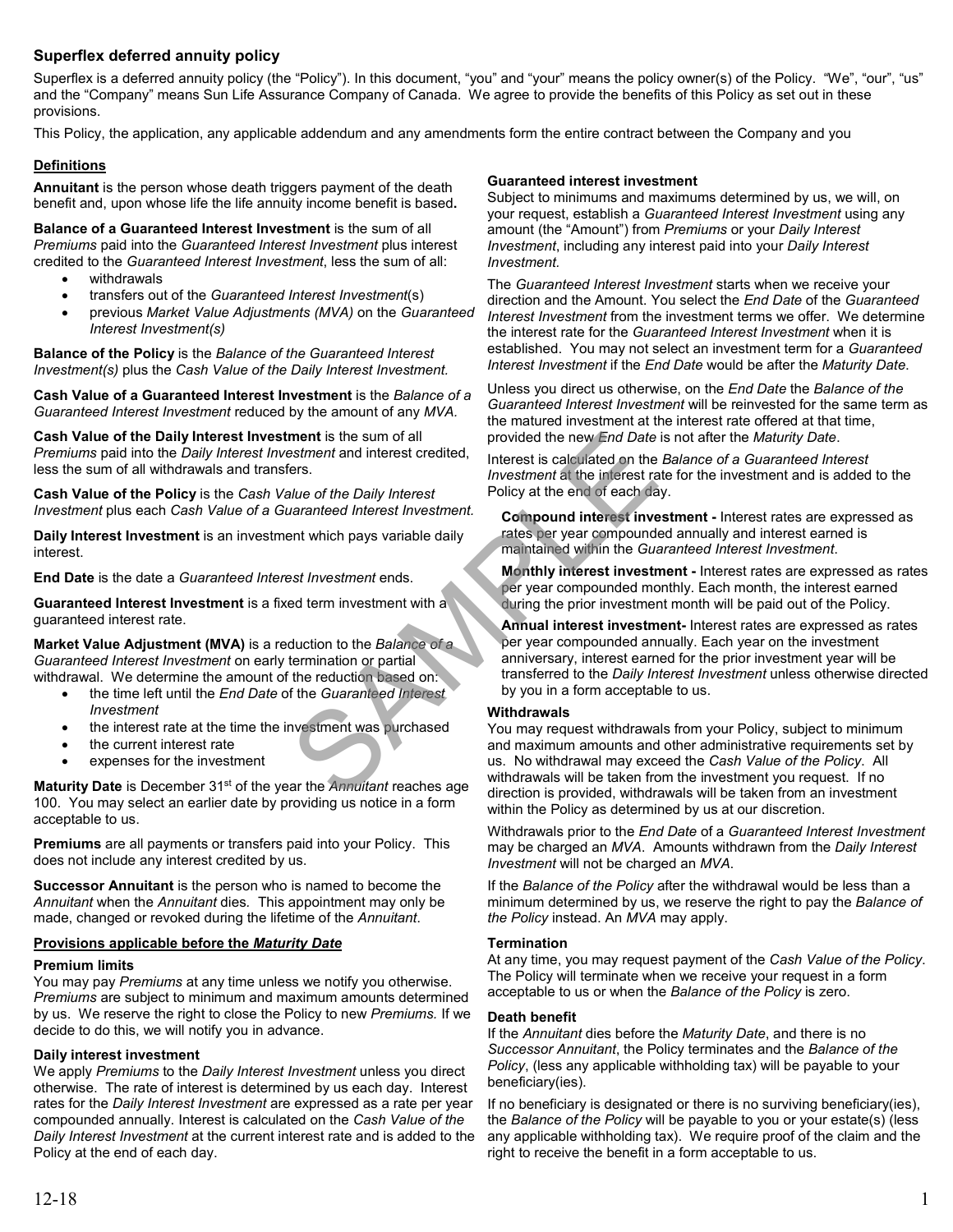# **Provisions applicable on or after the** *Maturity Date*

**Premiums** You may not pay additional *Premiums* on or after the *Maturity Date*.

## **Life annuity income benefit**

If this Policy is in force on the *Maturity Date* and you have not directed us otherwise in a form acceptable to us, the annuity payments as described below will begin. There will be no less than 120 monthly payments. Once the life annuity income benefit becomes payable, it cannot be altered, changed or cashed in.

This benefit is a monthly life annuity payable to you by us. Payments begin one month after the *Maturity Date* and continue as long as the *Annuitant* is alive.

If the *Annuitant* dies before 120 payments are made, the remainder of the 120 payments will be paid to the beneficiary as they become due. Alternatively the beneficiary may request that the present value of the remaining payments be paid in one sum unless you direct otherwise. (The present value will be calculated with the interest rate being used by us on the date of death for a new term certain annuity with the number of payments equal to those remaining at death.)

If the *Annuitant* dies after all the 120 payments have been made, the annuity terminates with the last payment before death.

## **Amount of life annuity payment**

| Anivant of my annunty payment<br>or the following rates.                                                                                                                   | The Cash Value of the Policy at the Maturity Date is used to determine<br>the amount of each life annuity payment. We apply the greater of our<br>life annuity rates, for annuities being issued by us on the Maturity Date                 | Any notices, requests, scied<br>Life Assurance Company of<br>Ontario N2J 1R2. Your con<br>given on the day it is receive<br>address in our records for a                         |
|----------------------------------------------------------------------------------------------------------------------------------------------------------------------------|---------------------------------------------------------------------------------------------------------------------------------------------------------------------------------------------------------------------------------------------|----------------------------------------------------------------------------------------------------------------------------------------------------------------------------------|
| Age at Maturity Date<br>0-24<br>25-39<br>40-59<br>60-69<br>70-85<br>86 and over                                                                                            | Monthly payment per \$1000<br>Cash Value of the Policy<br>\$0.50<br>\$0.75<br>\$1.00<br>\$1.50<br>\$2.00<br>\$4.00                                                                                                                          | <b>Currency</b><br>Canadian dollars.<br><b>Participation</b><br>This is not a participating po<br>policyholder dividends.<br><b>Assignments</b><br>Subject to applicable legisla |
| If the annuity payment determined above would be less than a<br>minimum determined by us, we reserve the right to terminate your<br>to withholding tax, where applicable). | Policy and pay the Cash Value of the Policy to you in one sum (subject                                                                                                                                                                      | Policy is assigned, written n<br>We assume no responsibilit                                                                                                                      |
|                                                                                                                                                                            | Superflex deferred annuity Retirement Savings Plan addendum                                                                                                                                                                                 |                                                                                                                                                                                  |
|                                                                                                                                                                            | This Policy is submitted for registration as a retirement savings plan for purposes of the Income Tax $\ell$<br>$\mathbf{r}$ , and the contract of $\mathbf{r}$ , and $\mathbf{r}$ , and $\mathbf{r}$ , and $\mathbf{r}$ , and $\mathbf{r}$ |                                                                                                                                                                                  |

# **Proof of age and survival**

We may require proof of the *Annuitant's* date of birth before payments begin. For payments made during the *Annuitant's* lifetime, we may require proof that the *Annuitant* is living on the date of the payment. Similar proof may be required for your spouse if applicable.

# **General provisions**

## **Policy changes**

This Policy cannot be changed nor can any of the conditions be waived except by an amendment signed by authorized officials of the Company.

## **Claims**

Any claim for the death benefit must be made in writing to our head office. The claimant must provide proof of the claim and the right to receive the benefit.

## **Time limit for recovery of insurance money**

Every action or proceeding against an insurer for the recovery of insurance money payable under the contract is absolutely barred unless commenced within the time set out in the Insurance Act or the provincial or territorial legislation that applies to the Policy.

## **Notification**

Any notices, requests, selections or directions may be mailed to: Sun Life Assurance Company of Canada, 227 King Street South, Waterloo, Ontario N2J 1R2. Your communication will be deemed to have been given on the day it is received by us. We will use your last known address in our records for any communication we mail to you.

# **Currency**

## **Participation**

This is not a participating policy. You are not eligible to receive policyholder dividends.

## **Assignments**

Subject to applicable legislation, this Policy may be assigned. If this Policy is assigned, written notice of the assignment must be sent to us. We assume no responsibility for the validity of any assignment.

# **Superflex deferred annuity Retirement Savings Plan addendum**

This Policy is submitted for registration as a retirement savings plan for purposes of the Income Tax Act (Canada). In this document, "you" and "your" mean the policy owner. The Policy is amended as follows:

**------------------------------------------------------------------------------------------------------------------------------------------------------------------------------------------------** 

## **Definitions**

**Annuitant,** in addition to the meaning in the Policy, also means the policyholder and has the same meaning as defined in the Income Tax Act (Canada).

**Income Tax Act** means any applicable provision including changes over time of the Income Tax Act (Canada) or provincial income tax legislation.

**Maturity Date** of this Policy is the latest date as permitted by the *Income Tax Act* for any registered retirement savings plan (RRSP). You may select an earlier date by providing us notice in a form acceptable to us.

**Spouse** means your spouse or common-law partner as recognized under the *Income Tax Act or applicable pension legislation.* 

## **Automatic amendment of a Registered Retirement Savings Plan (RRSP) to a Registered Retirement Income fund (RRIF)**

If your RRSP is in force on the *Maturity Date* and you have not directed us otherwise in a form acceptable to us, your contract will be automatically amended to become a RRIF offered by us at that time. The RRIF will be a continuation of this contract and will remain a deferred annuity contract. The **life annuity income benefit** and **amount of life annuity payment** section of the **Superflex deferred annuity policy** will continue to apply to the RRIF.

The RRIF will be set up as follows:

- The income payment will be made to you.
- The beneficiary designation on the RRSP will be maintained.
- *Guaranteed Interest Investments* will maintain their interest rate(s) and *End Date*(s).
- All monthly and annual *Guaranteed Interest Investments* will become compound interest investments.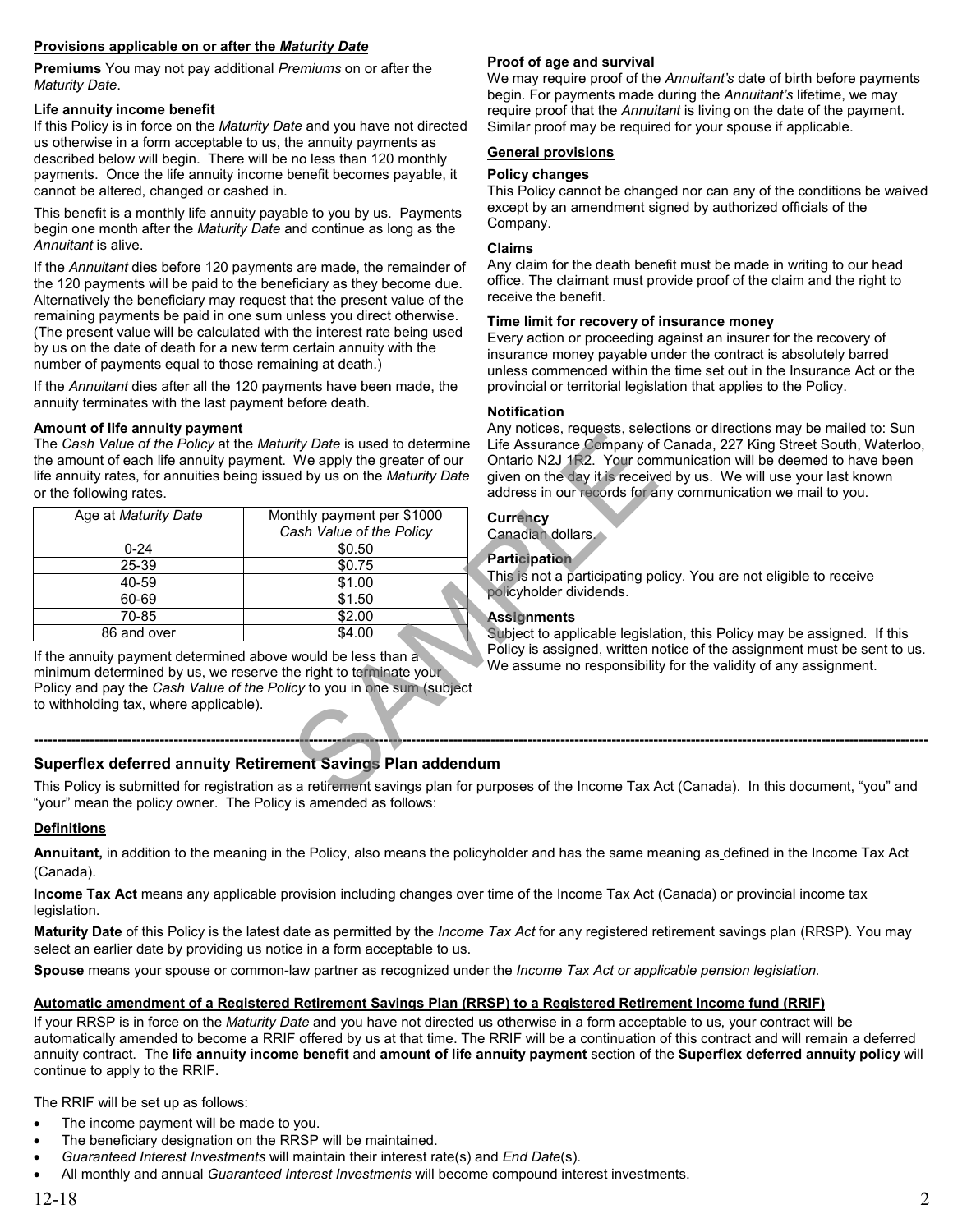- The income payment frequency will be annual.
- The first income payment will be December 31st of the year following the *Maturity Date.*
- The income payments will be the minimum amount as governed by the *Income Tax Act*. The income payment will be based on your age (if you wish to use your *Spouse's* age, you must contact us prior to income commencement).

## **Transfers and withdrawals**

You may transfer an amount from this Policy to another RRSP or RRIF based on the rules of the *Income Tax Act*. The provisions of the withdrawals section will apply. Withholding taxes may apply to withdrawals and interest payments directed outside of the Policy.

# **Life annuity income benefit**

The **life annuity income benefit** as set out in the Policy applies, except if the *Annuitant* dies before 120 payments are made and the beneficiary is not the *Spouse*, the present value of the remaining payments will be paid in one sum.

### **Complying with the Income Tax Act**

This policy is required to follow the provisions of the *Income Tax Act.* These include but are not limited to:

- This Policy (including any payments under this Policy) may not be assigned, either in whole or in part.
- Any amendment of the Policy must comply with the requirements of the *Income Tax Act*.
- You may not pay any additional *Premiums* after the *Maturity Date.*
- If you have made an over-contribution which is subject to a penalty, you may withdraw any amount necessary to reduce the penalty.
- The Policy does not provide for periodic payments in a year under an annuity after the death of the first annuitant, the total of which exceeds the total of the payments under the annuity in a year before that death

All other provisions of the Policy not amended by this addendum remain in effect.

## **Income Master annuity policy RIF/LIF/RLIF addendum to Superflex deferred annuity policy**

This Policy is submitted for registration as a retirement income plan for purposes of the Income Tax Act (Canada). In this document, "you" and "your" mean the policy owner. The Policy is amended as follows: LIF/RLIF addendum to Superflex deferred annuity  $\mu$ <br>
is a retirement income plan for purposes of the lncome Tax A<br>
is amended as follows:<br>
the Policy, also means the policy owner and has the same m<br>
struent means the *Ba* 

## **Definitions**

**Annuitant,** in addition to the meaning in the Policy, also means the policy owner and has the same meaning as defined in the Income Tax Act (Canada).

**Balance of a Guaranteed Interest Investment** means the *Balance of a Guaranteed Interest Investment* as defined in the Policy less the sum of all income payments.

**Cash Value of the Daily Interest Investment** means the *Cash Value of the Daily Interest Investment* as defined in the Policy less the sum of all income payments**.** 

**Income Tax Act** means any applicable provision including changes over time of the Income Tax Act (Canada) or provincial income tax legislation.

**Legal Minimum** means the minimum amount that we must pay to you in any calendar year as required by the *Income Tax Act*. The calculation of the minimum amount is based on your age or the age of your *Spouse*, as chosen by you in the application subject to applicable legislation.

**Market Value Adjustment (MVA)** means *Market Value Adjustment* as defined in the Policy except the reduction to *Balance of the Guaranteed Interest Investment(s)* will also take into account the payments under the Income Schedule.

Maturity Date of the Policy is December 31<sup>st</sup> of the year you reach age 100. You may select an earlier date by providing us notice in a form acceptable to us.

**Spouse** means your spouse or common-law partner as recognized under *the Income Tax Act*or applicable pension legislation.

### **Provisions applicable before the** *Maturity Date*

### **Income schedule**

Payments will be made to you based on the income schedule and subject to applicable legislation.Payments made from a RRIF or LIF during a calendar year must be at least the *Legal Minimum*. Payments made from a LIF during a calendar year must not exceed the maximum amount allowed by applicable legislation. We will withhold applicable tax on payments made to you.

Once each calendar year, you may change the terms of the income schedule to those we then offer. Any changes to the income schedule may not exhaust the *Balance of the Policy* before the latest *End Date*.

If the total of all payments under the income schedule and all withdrawals in a calendar year is less than the *Legal Minimum* for that year, a further amount to satisfy the *Legal Minimum* will be paid to you at the end of that calendar year.

If the income schedule calls for a payment which exceeds the *Balance of the Policy*, we will pay the *Balance of the Policy* instead. If the *Balance of the Policy* after a payment would be less than a minimum determined by us, we reserve the right to pay the *Balance of the Policy* instead. An *MVA* may apply to the difference in amount between the payment and the *Balance of the Policy*.

Any payment under the *Income Schedule* or any payment made to reach the *Legal Minimum* will be withdrawn from each *Guaranteed Interest Investment* and the *Daily Interest Investment* in proportion to the balances of your investments. No *MVA* will be applied to these payments.

### **Guaranteed interest investment**

The *End Date* of a *Guaranteed Interest Investment* cannot be later than the date we project the *Balance of the Policy* will be zero, given the *Income Schedule*. All interest rates are expressed as a rate per year compounded annually.